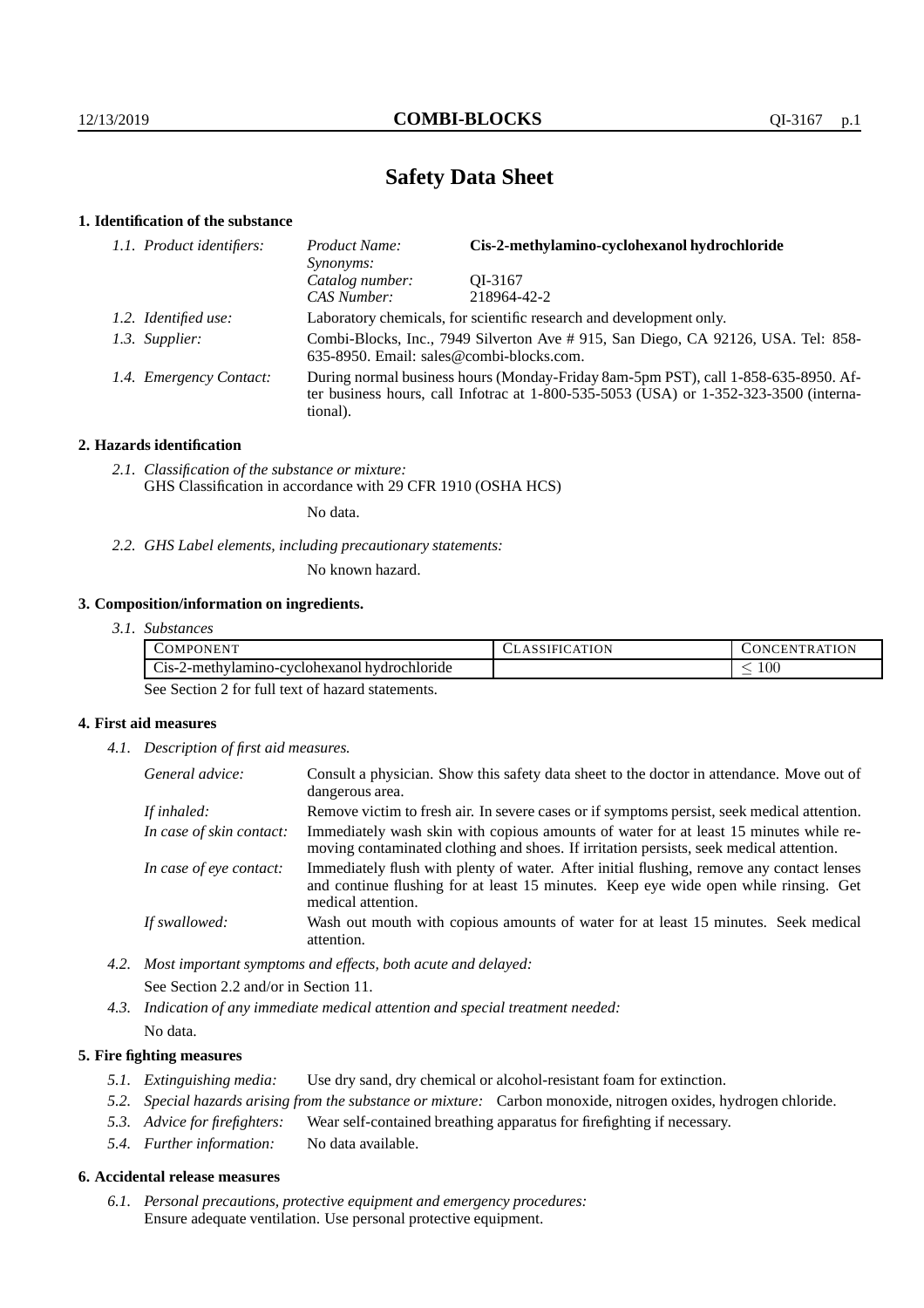|                                                                                | 6.2. Environmental precautions:                                                                                                                                                        |                                                                                                                                                                                                                                                                                                                        |  |  |
|--------------------------------------------------------------------------------|----------------------------------------------------------------------------------------------------------------------------------------------------------------------------------------|------------------------------------------------------------------------------------------------------------------------------------------------------------------------------------------------------------------------------------------------------------------------------------------------------------------------|--|--|
|                                                                                | Should not be released into the environment. See Section 12 for additional ecological information.                                                                                     |                                                                                                                                                                                                                                                                                                                        |  |  |
| 6.3.                                                                           |                                                                                                                                                                                        | Methods and materials for containment and cleaning up:                                                                                                                                                                                                                                                                 |  |  |
| Sweep up or vacuum up spillage and collect in suitable container for disposal. |                                                                                                                                                                                        |                                                                                                                                                                                                                                                                                                                        |  |  |
|                                                                                | 6.4. Reference to other sections:                                                                                                                                                      |                                                                                                                                                                                                                                                                                                                        |  |  |
|                                                                                | Refer to protective measures listed in Sections 8 and 13.                                                                                                                              |                                                                                                                                                                                                                                                                                                                        |  |  |
|                                                                                | 7. Handling and storage                                                                                                                                                                |                                                                                                                                                                                                                                                                                                                        |  |  |
|                                                                                |                                                                                                                                                                                        | 7.1. Precautions for safe handling: Avoid contact with skin and eyes. Avoid inhalation of vapour or mist. Keep away<br>from sources of ignition - No smoking. Take measures to prevent the build up of electro-<br>static charge. For precautions see section 2.2.                                                     |  |  |
|                                                                                |                                                                                                                                                                                        | 7.2. Conditions for safe storage, including any incompatibilities: Keep container tightly closed in a dry and well-ventilated<br>place. Containers which are opened must be carefully resealed and kept upright to prevent<br>leakage.                                                                                 |  |  |
|                                                                                | 7.3. Specific end use(s):                                                                                                                                                              | Laboratory chemicals, for scientific research and development only.                                                                                                                                                                                                                                                    |  |  |
|                                                                                | 8. Exposure Controls / Personal protection                                                                                                                                             |                                                                                                                                                                                                                                                                                                                        |  |  |
|                                                                                | 8.1. Control parameters:                                                                                                                                                               |                                                                                                                                                                                                                                                                                                                        |  |  |
|                                                                                | Components with workplace control parameters: Contains no substances with occupational exposure limit values.                                                                          |                                                                                                                                                                                                                                                                                                                        |  |  |
|                                                                                | 8.2. Exposure controls:                                                                                                                                                                |                                                                                                                                                                                                                                                                                                                        |  |  |
|                                                                                | Appropriate engineering controls: Ensure that eyewash stations and safety showers are close to the workstation<br>location. Ensure adequate ventilation, especially in confined areas. |                                                                                                                                                                                                                                                                                                                        |  |  |
|                                                                                | Personal protective equipment:                                                                                                                                                         |                                                                                                                                                                                                                                                                                                                        |  |  |
|                                                                                | Eye/face protection:                                                                                                                                                                   | Wear appropriate protective eyeglasses or chemical safety goggles as described by OSHA's<br>eye and face protection regulations in 29 CFR 1910.133 or European Standard EN166.                                                                                                                                         |  |  |
|                                                                                | Skin protection:                                                                                                                                                                       | Handle with gloves. Gloves must be inspected prior to use. Use proper glove removal<br>technique (without touching glove's outer surface) to avoid skin contact with this product.<br>Dispose of contaminated gloves after use in accordance with applicable laws and good<br>laboratory practices. Wash and dry hands |  |  |
|                                                                                | <b>Body Protection:</b>                                                                                                                                                                | Complete suit protecting against chemicals, Flame retardant antistatic protective clothing.,<br>The type of protective equipment must be selected according to the concentration and<br>amount of the dangerous substance at the specific workplace.                                                                   |  |  |
|                                                                                | Respiratory protection:                                                                                                                                                                |                                                                                                                                                                                                                                                                                                                        |  |  |
|                                                                                |                                                                                                                                                                                        | $\alpha$ , and $\beta$ , and $\alpha$ , and $\alpha$ , and $\alpha$ , $\alpha$ , $\beta$ , and $\alpha$ , $\beta$ , and $\alpha$ , $\alpha$ , $\alpha$ , $\alpha$ , $\alpha$ , $\alpha$ , $\alpha$ , $\alpha$ , $\alpha$ , $\alpha$ , $\alpha$ , $\alpha$ , $\alpha$ , $\alpha$ , $\alpha$                             |  |  |

Control of environmental exposure: Prevent further leakage or spillage if safe to do so. Do not let product enter drains.

# **9. Physical and chemical properties**

*9.1. Information on basic physical and chemical properties*

| (a)                        | Appearance:                                   | No data  |
|----------------------------|-----------------------------------------------|----------|
| (b)                        | Odour:                                        | No data  |
| (c)                        | Odour Threshold:                              | No data  |
| (d)                        | pH:                                           | No data  |
| (e)                        | Melting point/freezing point:                 | No date. |
| (f)                        | Initial boiling point and boiling range:      | No data  |
| (g)                        | Flash point:                                  | No data  |
| (h)                        | Evaporatoin rate:                             | No data  |
| (i)                        | Flammability (solid, gas):                    | No data  |
| (j)                        | Upper/lower flammability or explosive limits: | No data  |
| $\rm(k)$                   | Vapour pressure:                              | No data  |
| $\left( \mathrm{l}\right)$ | Vapour density:                               | No data  |
| (m)                        | Relative density:                             | No data  |
| (n)                        | Water solubility:                             | No data  |
| $\circ$                    | Partition coefficient: n-octanol/water:       | No data  |
| (p)                        | Auto-ignition:                                | No data  |
| (q)                        | Decomposition temperature:                    | No data  |
| (r)                        | Viscosity:                                    | No data  |
| (s)                        | Explosive properties:                         | No data  |
| (t)                        | Oxidizing properties:                         | No data  |